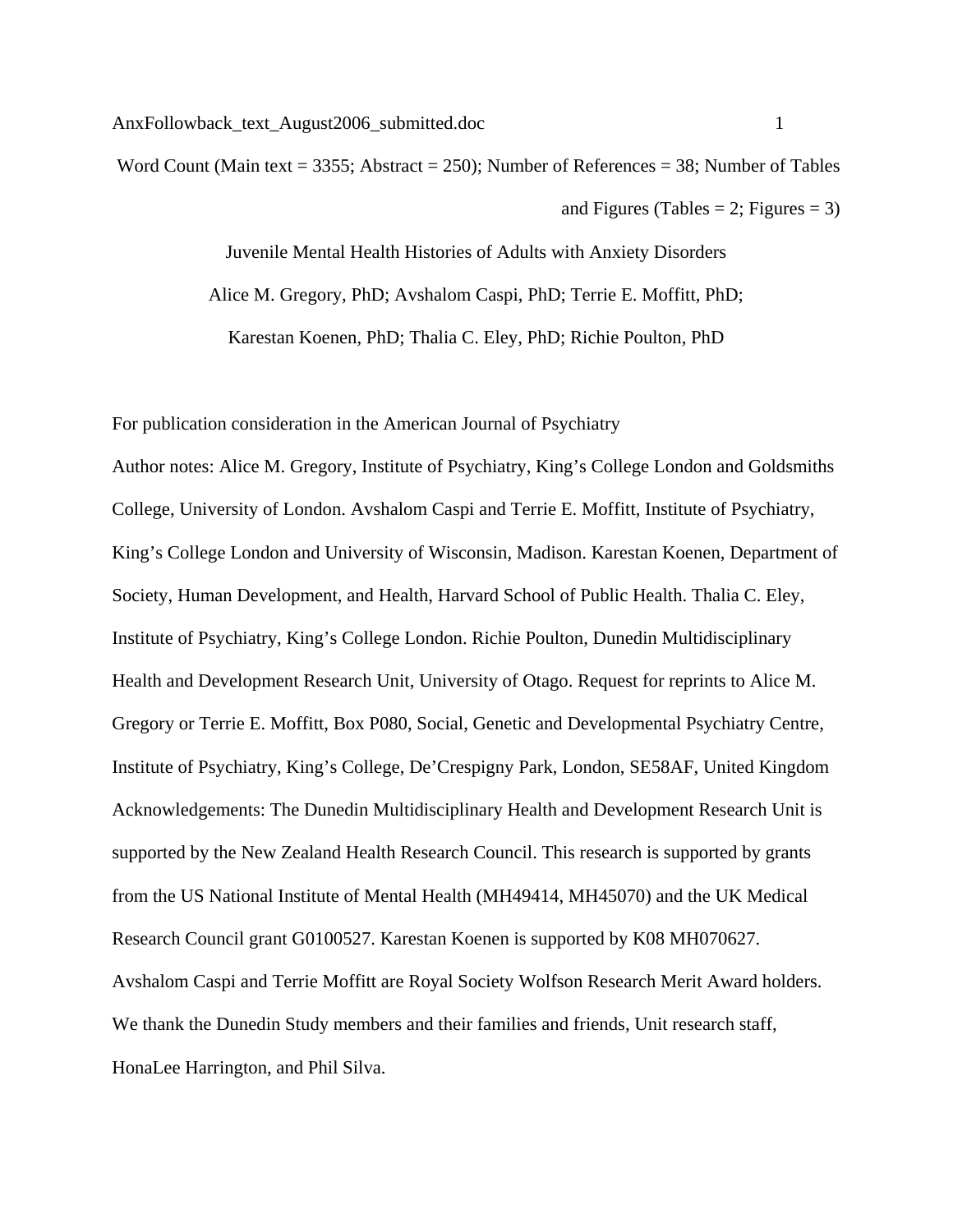Juvenile Mental Health Histories of Adults with Anxiety Disorders **Objective:** Information about the psychiatric histories of adults with anxiety disorders was examined to further inform (1) nosology and (2) etiological/ preventative efforts. **Method:** We used data from a prospective longitudinal study of a representative birth cohort (N = 1037), making psychiatric diagnoses according to DSM criteria at ages 11 to 32 years. For adults with anxiety disorders at 32 years, follow-back analyses ascertained first diagnosis of anxiety and other juvenile disorders.

**Results:** Of adults with each type of anxiety disorder, approximately half were diagnosed with psychiatric disorder (one-third with an anxiety disorder) by age 15 years. The juvenile histories of psychiatric problems for adults with different types of anxiety disorders were largely nonspecific, partially reflecting comorbidity at 32 years. Histories of anxiety and depression were most common. There was also specificity. For example, adults with panic disorder did not have histories of juvenile disorders whereas those with other anxiety disorders did; adults with posttraumatic stress disorder had histories of conduct disorder whereas those with other anxiety disorders did not; adults with specific phobia had histories of juvenile phobias but not other anxiety disorders.

**Conclusions:** Strong comorbidity between different anxiety disorders and lack of specificity in developmental histories of adults with anxiety disorders supports a hierarchical approach to classification, with a broad class of anxiety disorders, having individual disorders within it. The early first diagnosis of psychiatric difficulties in individuals with anxiety disorders suggests the need to target research examining the etiology of anxiety disorders and preventions early in life.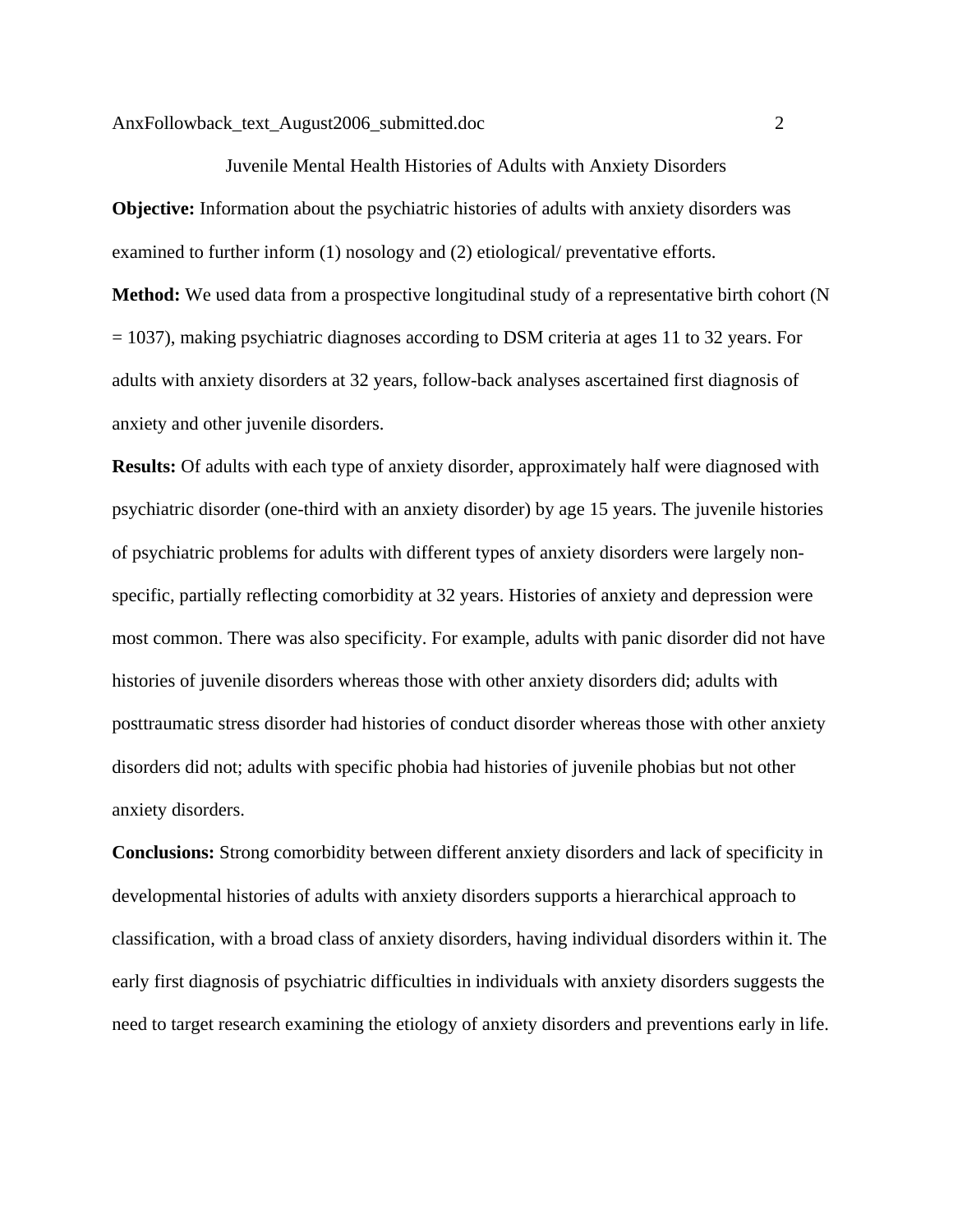Anxiety disorders are among the most common psychiatric difficulties throughout the life course  $1-4$ . In addition to causing human suffering, these disorders entail substantial economic burden<sup>5</sup>. The developmental histories of these disorders are largely neglected in the current edition of the *Diagnostic and Statistical Manual of Mental Disorders* (*DSM-IV*). However, retrospective studies suggest that anxiety disorders begin early in life - the *National Comorbidity Study-Replication* (NCS-R) estimates the median age of onset for any anxiety disorder to be 11 years  $2$  – and these problems often remain untreated for many years. Although researchers have developed sophisticated methodologies to promote accurate recall in retrospective studies, they acknowledge that biases may remain in retrospective reporting, especially when respondents are asked to estimate age-of-onset of disorders that occurred long ago  $2, 6$ . Prospective follow-back studies are, therefore, needed to provide more precise knowledge about the developmental histories of anxiety disorders, and such a study is reported here. This information can be used to inform classification decisions in nosological systems, target research efforts aimed at elucidating the etiology of anxiety disorders, and help target prevention strategies.

Information about developmental histories can inform nosology<sup>7</sup>. Indeed, there is a great deal of debate concerning the best way to categorize anxiety disorders <sup>8</sup>. Anxiety disorders may be split into small homogeneous groups, or may be 'lumped' into a single phenotype. Hints as to the best way to classify anxiety disorders come from three lines of research. First, *factor analyses* suggest that although it is appropriate to draw general distinctions between internalizing and externalizing disorders, there are also distinctions between different types of anxiety. Indeed, two independent reports indicate that in addition to a general distinction between internalizing and externalizing disorders, it is possible to draw distinctions within the higher-order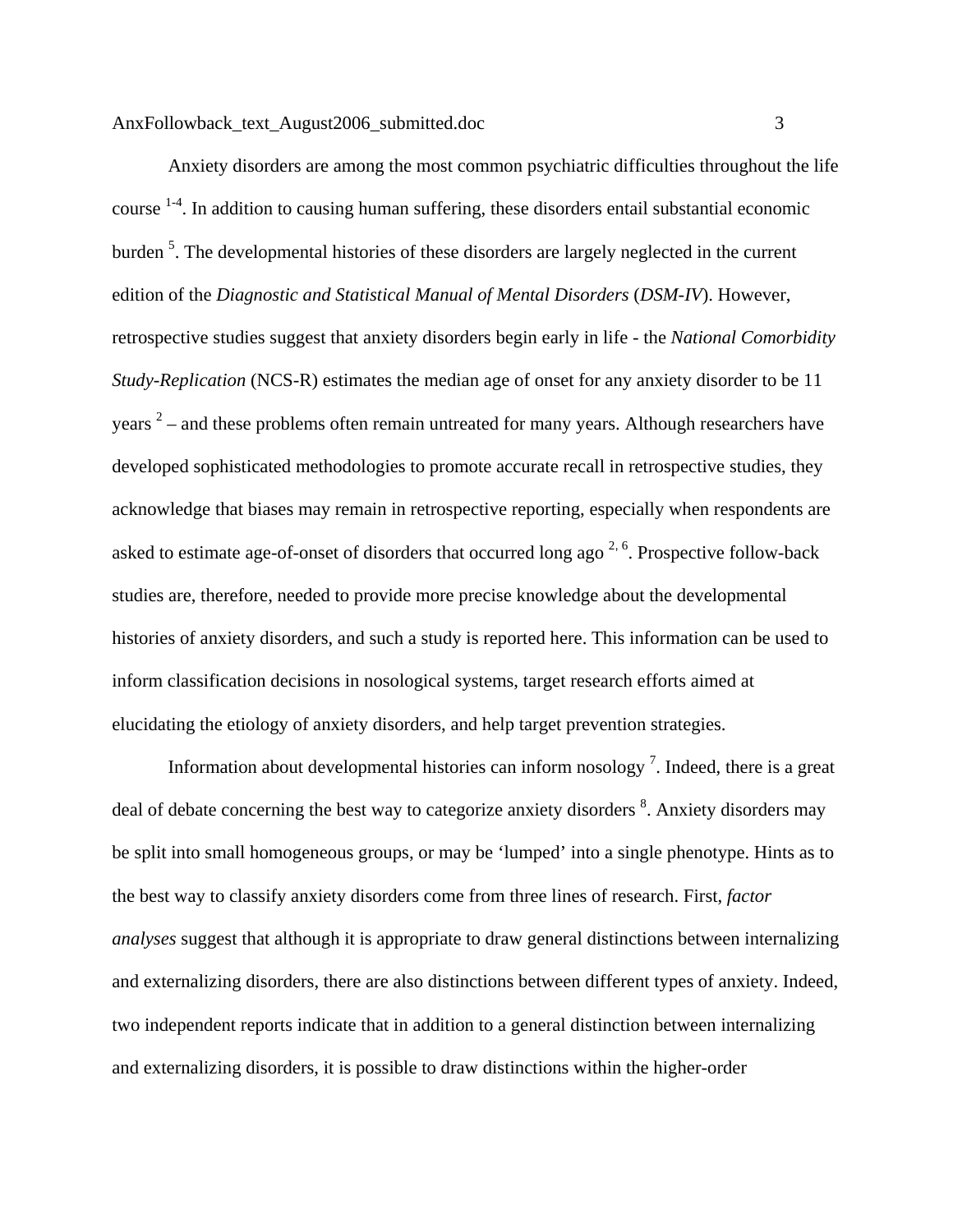internalizing factor. Specifically, there is a second-order factor wherein generalized anxiety disorder (GAD) is grouped with depression and distinguished from other anxiety disorders (specific and social phobias as well as panic and agoraphobia)  $8-10$ .

Second, *studies of shared vulnerability* suggest that different anxiety disorders are influenced by the same factors. These studies have also emphasized distinctions between specific disorders. For example, twin research suggests that the genetic etiology of specific phobias may be largely distinct from that of other anxiety disorders  $11, 12$ . Further risk factors, such as physical and sexual abuse are also associated with a variety of anxiety disorders in adulthood. However, research also points to the possibility that there are elevated rates of abuse in patients with specific types of anxiety disorders. Illustrating this point, two studies suggest that adults with panic disorder as compared to other anxiety disorders are particularly likely to have suffered physical and sexual abuse as children  $13, 14$ .

Finally, *treatment research* suggests commonalities between different anxiety disorders. For example, selective serotonin reuptake inhibitors (SSRIs) can be effective in treating a variety of anxiety disorders - including panic disorder, GAD, social anxiety, posttraumatic stress disorder (PTSD) and obsessive compulsive disorder (OCD)<sup>15</sup>. However, SSRIs are not typically used in the treatment of specific phobias, emphasizing the aforementioned distinction between phobias and other anxiety disorders. Similarly, there are commonalities in cognitive-behavioral therapies for different anxiety disorders (such as the focus on phenomenology in the development of treatments), although there are also clear differences in the content of these therapies for different anxiety disorders <sup>16</sup>.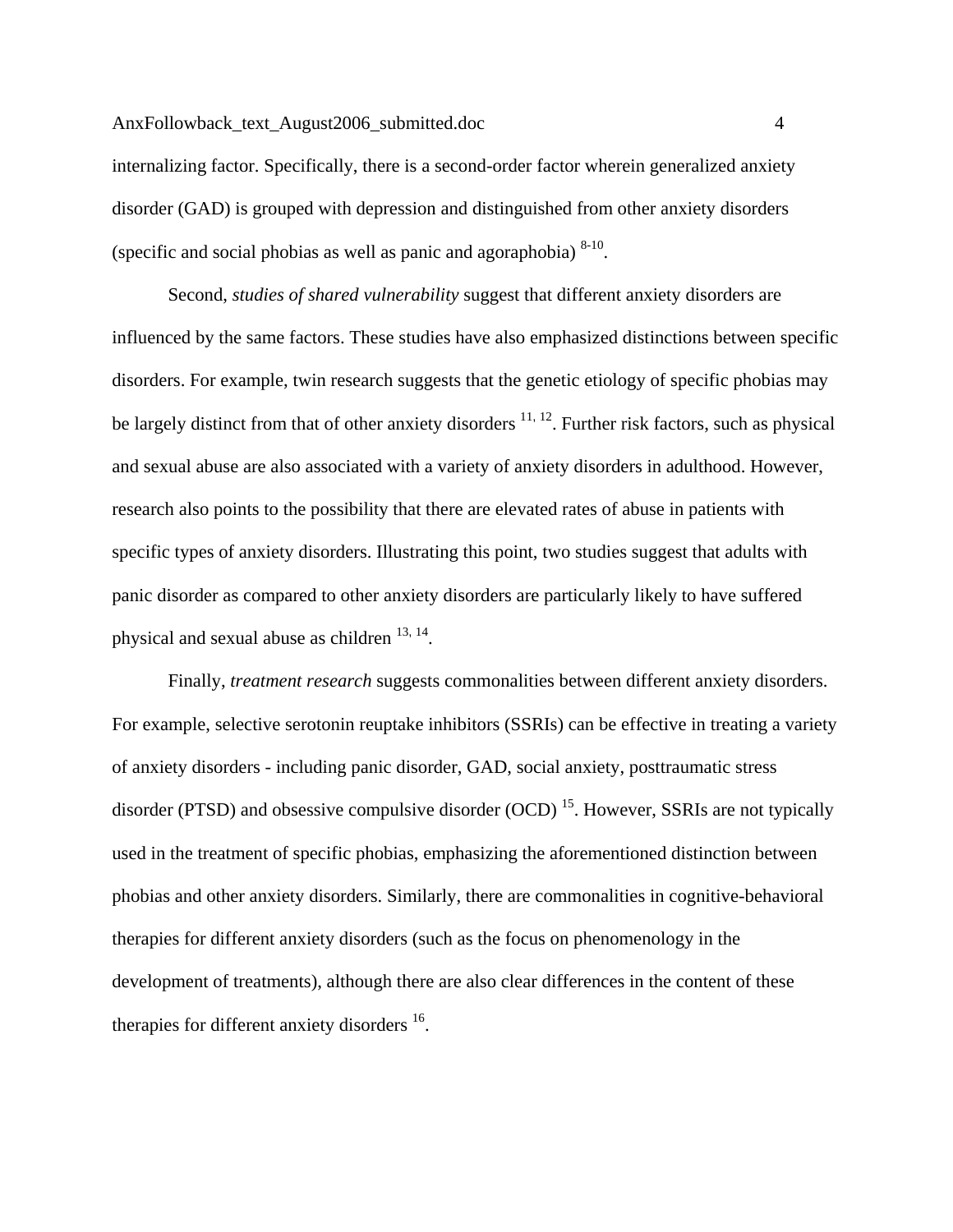Another, relatively unexplored, way of informing nosology is to examine the developmental course of disorders. If different anxiety disorders have different histories this may suggest that there are important distinctions between these disorders which should be reflected in nosological systems. Conversely, the absence of differences in the developmental histories of anxiety disorders may suggest that it is more appropriate to categorize these disorders together. Follow-forward analyses have informed this issue by showing that anxious behaviors predict a range of subsequent anxiety disorders  $17$ . However, there is also evidence of specificity in the course of phobias 18. Follow-back studies are also able to inform this issue, although relevant studies of this nature have not yet been reported.

Information about the developmental histories of disorders is also essential for understanding and effectively preventing later psychopathology. For example, the early onset of anxiety disorders would suggest that research exploring risk factors for the development of anxiety needs to begin early in life – as do preventions. If a certain disorder is particularly likely to precede anxiety disorders, targeting individuals with this disorder may be particularly useful in preventing future occurrence of anxiety disorders.

In an effort to inform classification decisions, target research efforts and inform preventions, this study investigated the developmental histories of adult anxiety disorders using a follow-back design. We distinguished different anxiety disorders at age 32 years and examined the age at which study members were first diagnosed with a psychiatric disorder and the types of psychiatric disorders occurring developmentally. We tested whether there was: a) *strict homotypic continuity*, whereby anxiety disorders were preceded by anxiety; b) *broad homotypic continuity*, whereby anxiety disorders were more likely to be preceded by internalizing than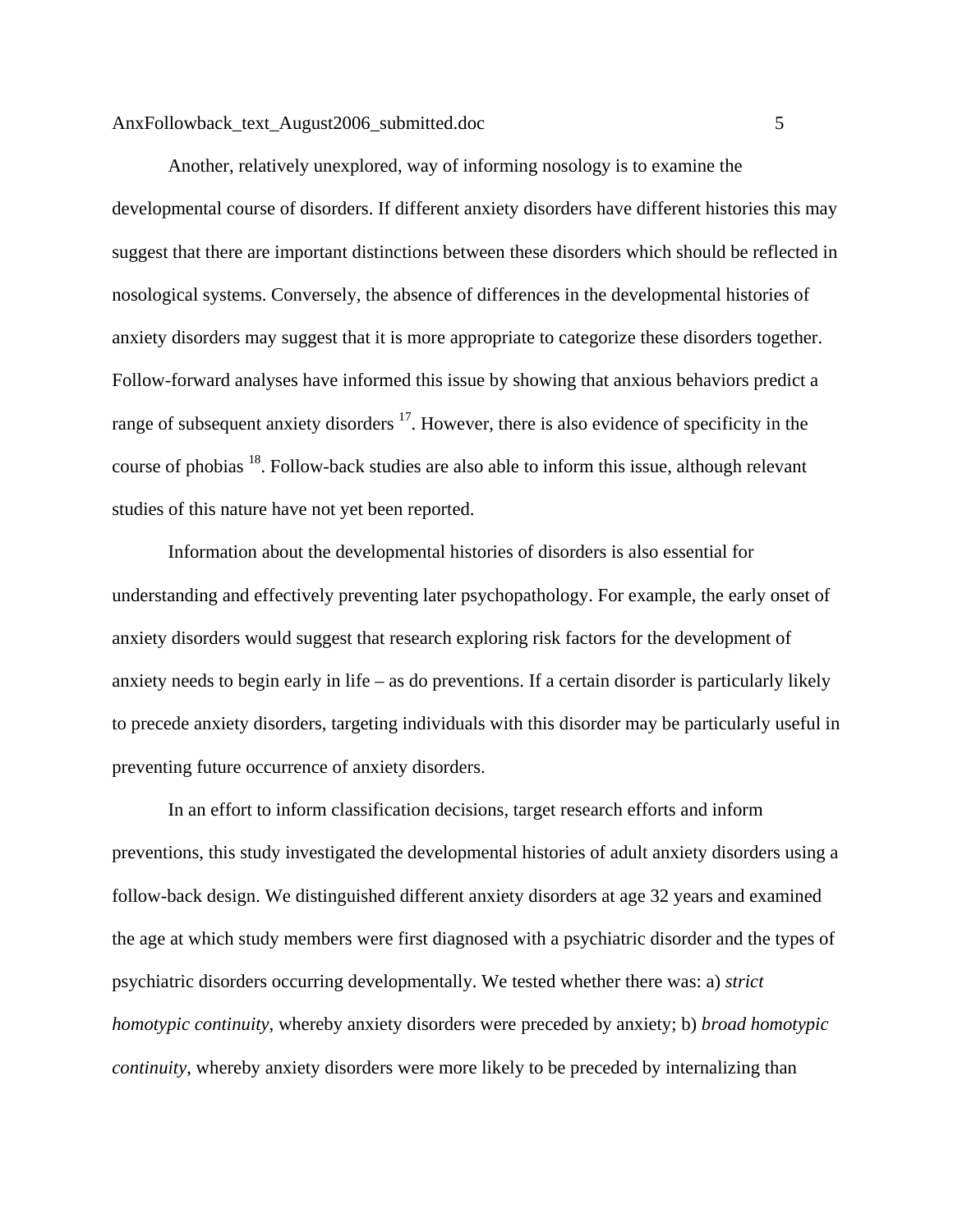externalizing disorders; and c) *heterotypic continuity*, whereby anxiety disorders were also preceded by externalizing disorders.

This study advances knowledge in two key ways. First, many longitudinal studies have either collapsed all anxiety disorders into one group  $19, 20$ , or have primarily focused upon a single anxiety disorder (e.g., panic  $^{21}$ ). In contrast, few studies have examined longitudinal intraanxiety associations. Here, we compare among anxiety disorders. Second, although studies have examined the lifetime co-occurrence of anxiety disorders  $^{22}$ , few studies have asked the longitudinal question about similarities and differences in the developmental history of different anxiety disorders. Here, we examine longitudinal associations. Previously we reported that adults with any anxiety disorder - like those with an affective, substance-use or psychotic disorder - are highly likely to have a childhood psychiatric history  $^{23}$ . This report elaborates on the type of psychiatric history and examines specificity among the anxiety disorders.

#### Method

# *Participants*

Participants are members of the Dunedin Multidisciplinary Health and Development Study, a longitudinal investigation of the health and behavior of a complete birth cohort. The cohort of 1037 children (52% male) was constituted at 3 years of age when the investigators enrolled 91% of consecutive births from April 1 1972 through March 31 1973 in Dunedin, New Zealand. Cohort families are primarily white and represent the full range of socioeconomic status in the general population of New Zealand's South Island. At each assessment age, participants (including emigrants living overseas) are brought back to the research unit for a full day of individual data collection. At each assessment, psychiatric interviewing is conducted blind to all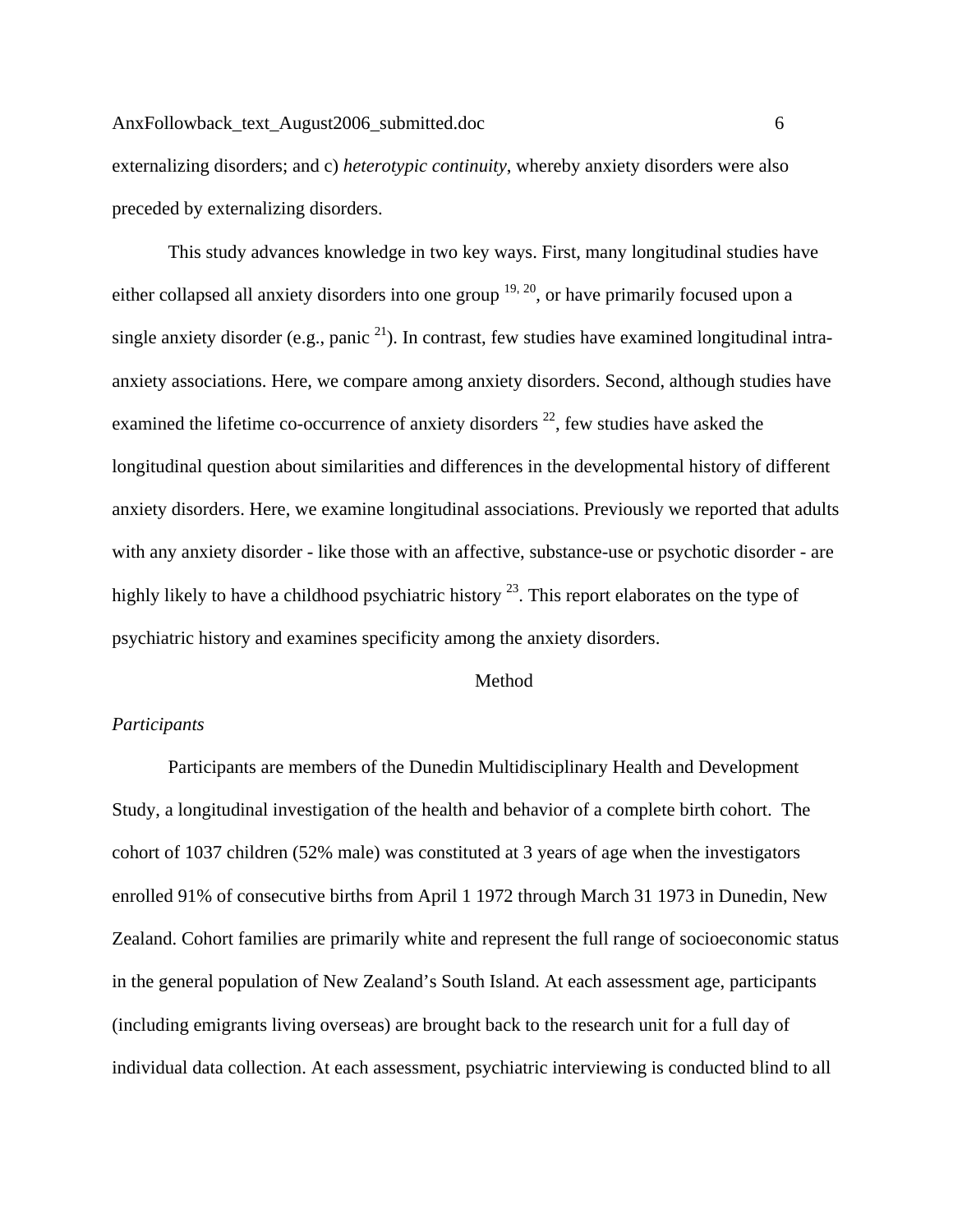study data, as is the making of diagnoses. The study protocol was approved by the institutional review boards of the participating universities. After complete description of the study to the subjects, written informed consent was obtained from parents up to age 15 and thereafter from the study members. Follow-ups have been performed at 5, 7, 9, 11, 13, 15, 18, 21, 26, and most recently 32 years of age ( $n = 972$ , 96% of the living cohort members). In this article we report all available diagnostic data gathered at all ages from 11 to 32 years for the 963 individuals who received a psychiatric interview at 32 years.

#### *Psychiatric Diagnoses*

Mental health was assessed in private standardized interviews, using the Diagnostic Interview Schedule for Children  $^{24}$  at the younger ages (11-15 years) and the Diagnostic Interview Schedule  $^{25, 26}$  at the older ages (18-32 years), with a reporting period of 12 months at each age. Diagnoses followed the DSM-III criteria at ages 11, 13 and 15; DSM-III-R at ages 18 and 21; and DSM-IV criteria at ages 26 and 32. Procedures, reliability, validity, prevalence, and evidence of impairment for diagnoses in the cohort are reported elsewhere  $1, 27-30$ .

The seven anxiety disorders diagnosed at 32 years were GAD, OCD, PTSD, panic disorder, agoraphobia, specific phobia, and social phobia. Psychiatric diagnoses from assessments before 32 years of age are presented in diagnostic families. Between 18-26 years these included: (1) *anxiety disorders* (described above); (2) *Major Depressive Episode*; (3) *substance use disorders* (alcohol dependence, marijuana dependence, and other drug dependence); and (4) *conduct disorder* (at 18 years only). Between 11-15 years, diagnoses included: (1) *anxiety disorders* (overanxious disorder, separation anxiety, phobias); (2) *depressive disorders*; (3) *conduct disorder* (including oppositional defiant disorder at 11 and 13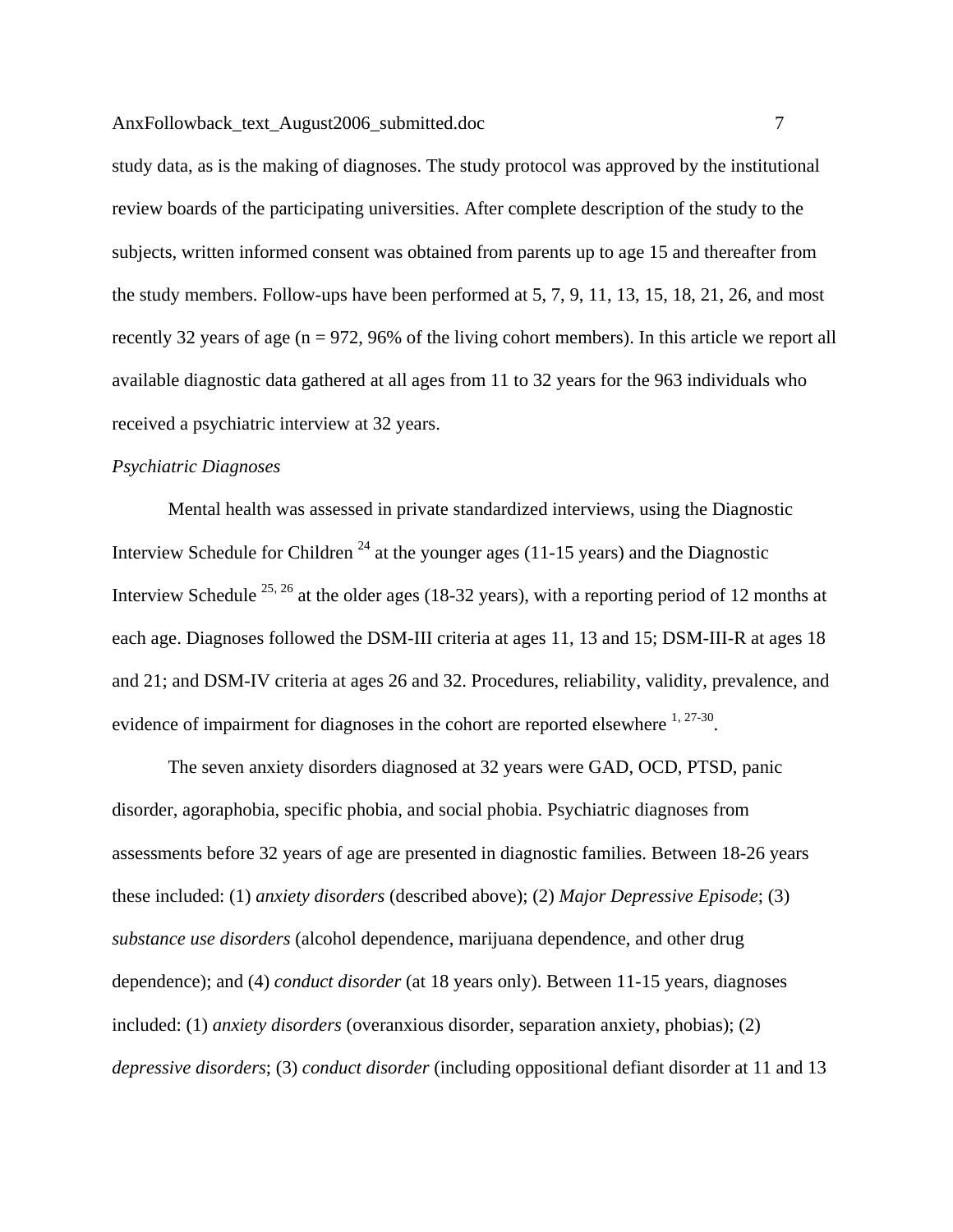years); and (4) *Attention Deficit Hyperactivity Disorder (ADHD)*. Self-reported delusional beliefs and hallucinatory experiences were also examined at 11 years  $31, 32$ .

### *Statistical Analyses*

Prevalence rates for psychiatric disorders and their developmental diagnostic histories are reported, with sex differences in morbidity presented for each disorder (sex ratios are set against 1 for male respondents). Concurrent associations between disorders at 32 years are demonstrated by providing the percentage of cases with one anxiety disorder that have also been identified with another anxiety disorder. Follow-back longitudinal analyses were conducted to determine what percentage of anxiety cases at age 32 had a developmental history characterized by: (1) any disorder; and (2) an anxiety disorder. Significance testing was carried out using chi-square analyses.

# **Results**

Of the 7 anxiety disorders at age 32, the one-year prevalence rates ranged from 2% (PTSD, OCD and panic) to 9% (social phobia) (**Table 1**). More females than males experienced most anxiety disorders. **Table 1** also shows concurrent comorbidity between the various anxiety disorders, underscoring its extent. For example, 30% of those with GAD met criteria for social phobia and only 13% of those suffering panic disorder did not meet criteria for another anxiety disorder.

**Table 2** presents the mental health history of study members who met diagnostic criteria for an anxiety disorder at 32 years. Virtually all persons (88-100%) who met diagnostic criteria for a DSM-IV anxiety disorder in the past 12 months at age 32 years had met diagnostic criteria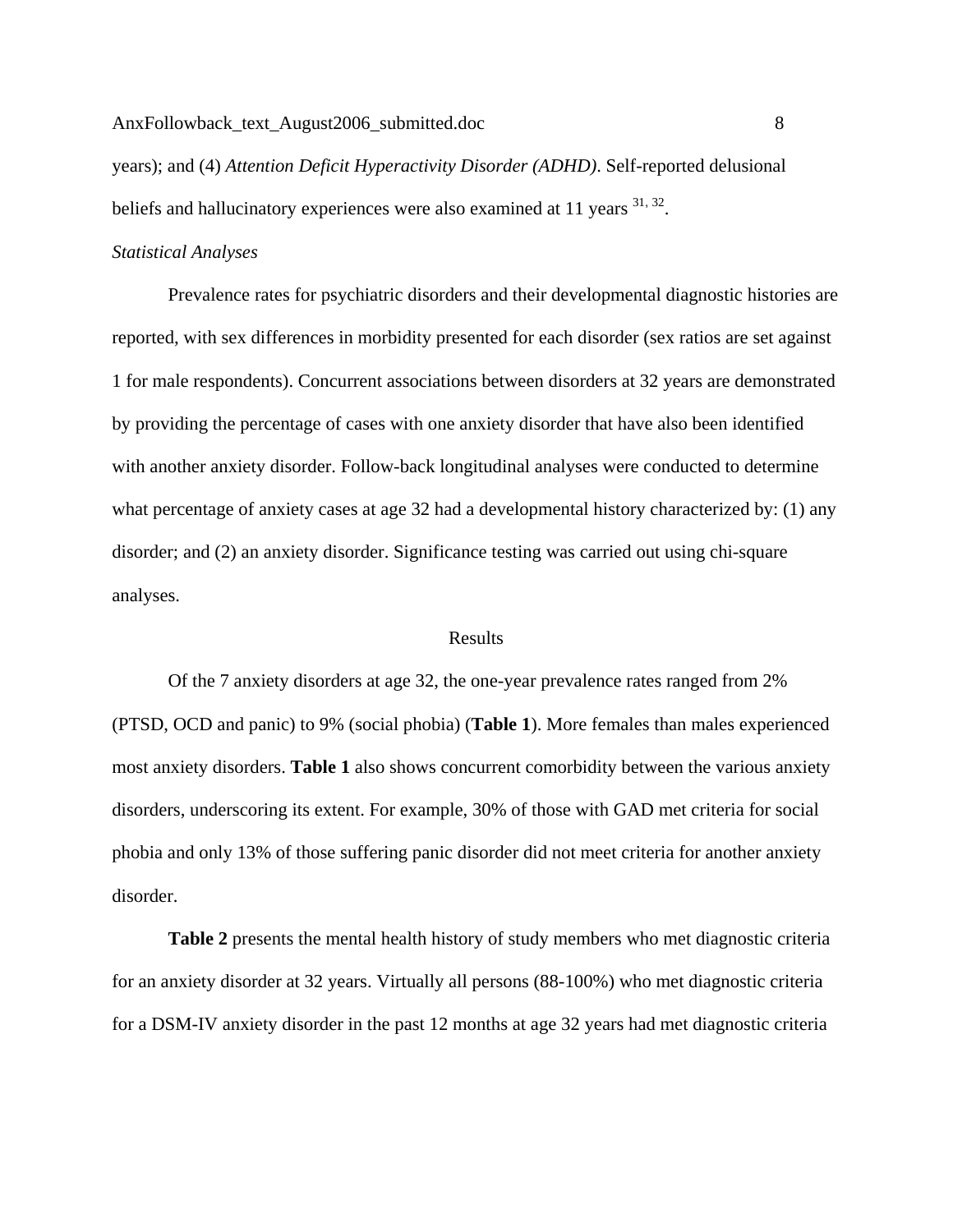for a psychiatric disorder at an earlier age, and over 50% of age 32 cases met diagnostic criteria for a psychiatric disorder by age 15 years (see also **Figure 1A**).

**Table 2** also presents the anxiety-disorder histories of study members who met diagnostic criteria for an anxiety disorder at age 32. Over 75% of persons (78%-96%) with each DSM-IV anxiety disorder in the past 12 months at age 32 had met diagnostic criteria for an anxiety disorder at an earlier age, and over 1/3 of age 32 anxiety cases had an anxiety disorder before age 15 years (see also **Figure 1B**).

Follow-back analyses focused on prior diagnoses when participants were aged 11 to 15 years because this period clearly reflects a juvenile phase in development, and represents a propitious opportunity for early intervention. The prevalence of childhood disorders in the overall sample at 11 to 15 years of age is presented in **Figure 2A.** 

**Figures 2B-H** follow back each of the 7 different age 32 anxiety disorders. Three findings are noteworthy. First, all adult cases of anxiety had an excess of juvenile anxiety disorders. This association reached significance for each anxiety disorder, with the exception of panic disorder. Second, adult cases of anxiety, regardless of the specific disorder, were also more likely to have experienced juvenile depression as compared to those without anxiety. This association was significant for each type of anxiety disorder except for specific phobias and panic disorder. Third, adults with certain anxiety disorders (social phobia, agoraphobia and PTSD) were significantly more likely to have experienced externalizing-spectrum disorders developmentally than those without these disorders. Most strikingly, adults with PTSD were likely to have met diagnostic criteria for conduct and/or oppositional defiant disorder.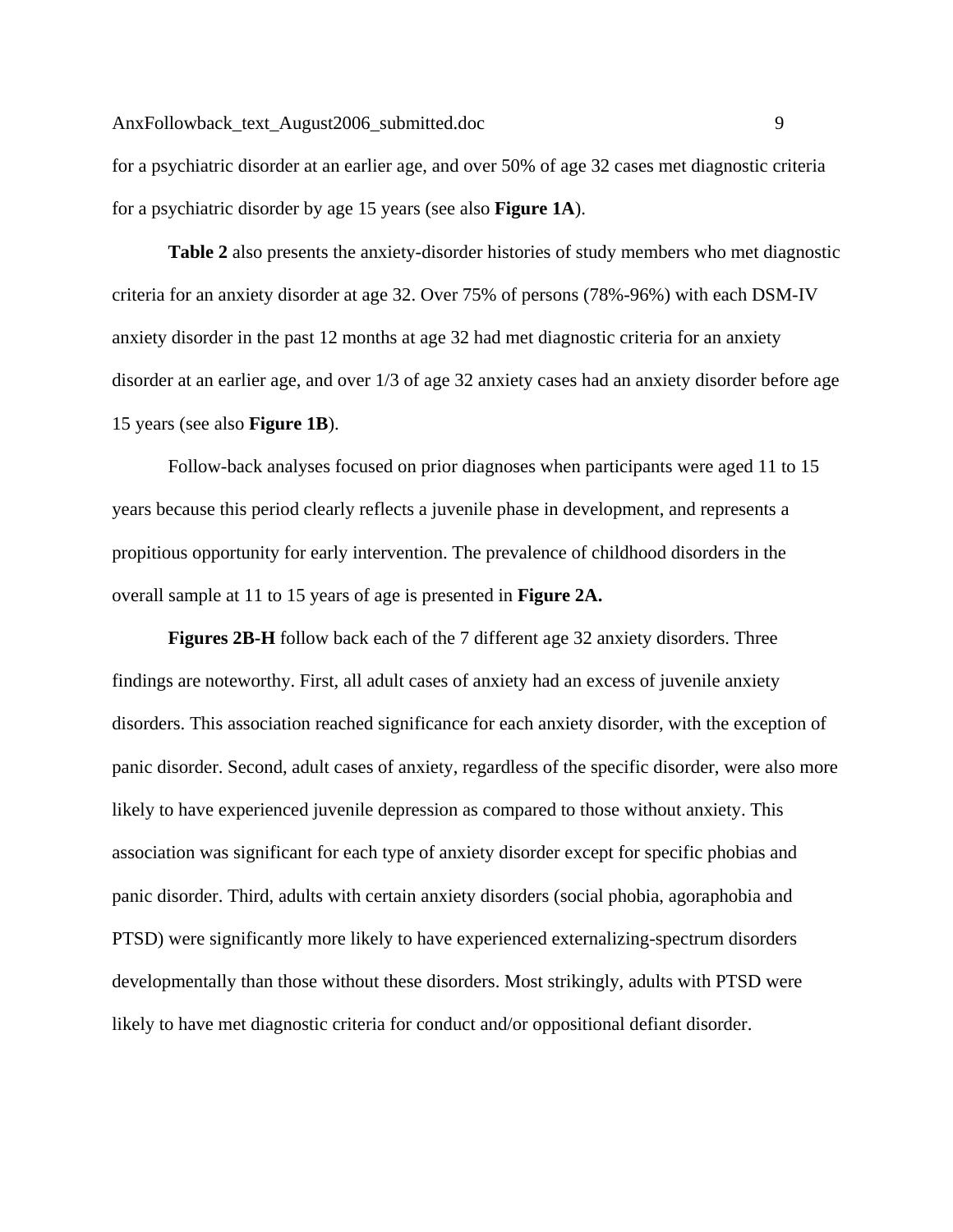**Figure 3** looks more specifically at the kinds of juvenile anxiety disorders that characterized adults who met diagnostic criteria for each of the 7 anxiety disorders. Three findings are particularly salient. First, there was very little specificity in the association between adult and juvenile anxiety disorders. For the most part, regardless of their specific form, adult anxiety cases were more likely than comparison adults to have been diagnosed with overanxious disorder, separation anxiety, and phobias. Second, adult cases of specific phobia stand out for having a significant developmental history of juvenile phobias, but not of overanxious disorder or separation anxiety. Third, adult cases of panic disorder stand out for having no significant developmental history of anxiety disorder.

#### Discussion

 This study examined the developmental histories of adults with anxiety disorders using a prospective follow-back design in order to inform nosology, to target research efforts aimed at understanding etiological mechanisms and to inform preventions. Five main results emerged. First, the *developmental stage* at which study members were first diagnosed with a disorder was similar for adults with different types of anxiety disorders. Adults with anxiety disorders typically experienced a psychiatric disorder – and more specifically an anxiety disorder - early in life, and there were few "new" cases emerging later in life. Second, there was evidence for *strict homotypic continuity* and it was found that adults with all anxiety disorders (except panic) had experienced significantly more anxiety disorders as juveniles and juvenile anxiety disorders were the most common history across all adult anxiety diagnoses. Third, there was also evidence for *broad homotypic continuity*, whereby adults with most types of anxiety also had a juvenile history of depression. Fourth, there was little evidence for *heterotypic continuity* because adults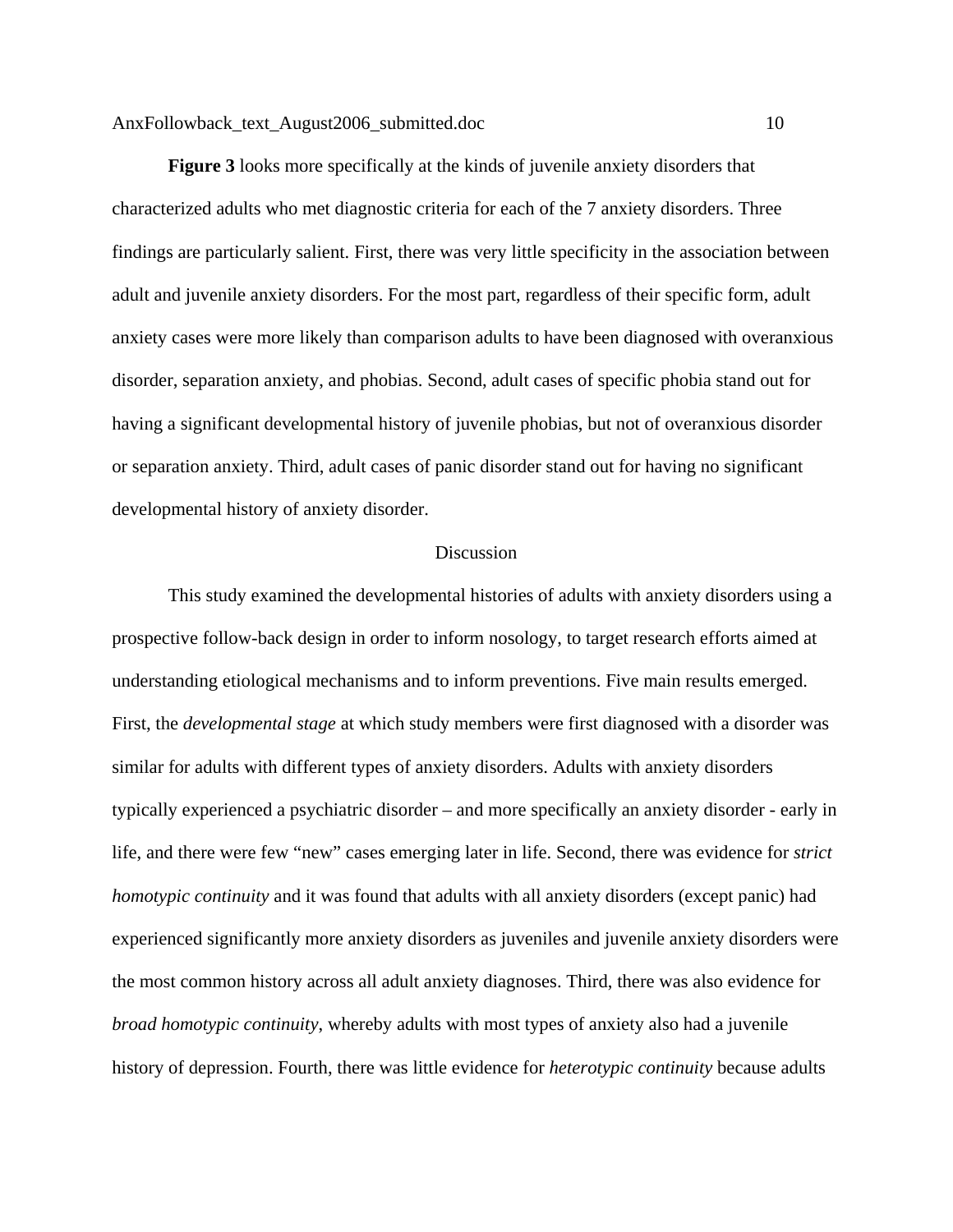with anxiety disorders did not typically have a significant history of externalizing disorders or psychotic symptoms. Finally, there was some evidence of *specificity.* Three trends are particularly noteworthy: adults with PTSD as opposed to other anxiety disorders had juvenile histories of conduct disorder and/ or oppositional defiant disorder; there was a nonsignificant trend for childhood self-reports of delusional beliefs and hallucinatory experiences in adults with OCD ( $OR = 2.49$ ) but not other anxiety disorders; and there was some evidence of specificity within phobias, with specific phobias in adulthood preceded by juvenile phobias but not other anxiety disorders. Although the significance of differences between developmental histories of adults with different anxiety disorders was not examined because of the comorbidity of anxiety disorders at 32 years, these trends appeared despite the overlap between anxiety disorders in adulthood, and chime well with previous research highlighting these associations  $^{18, 33, 34}$ . *Implications* 

 The five main results of this study have implications for nosology, etiology and prevention.

 Four of the five main results suggest that a general approach to the classification of anxiety disorders may be warranted. Indeed, there were similarities in the developmental histories of the different anxiety disorders in terms of the juvenile stage at which sufferers were first diagnosed with a disorder and the types of disorders occurring previously – generally internalizing disorders. Similar developmental histories are not unexpected, given the comorbidity of different anxiety disorders at 32 years. It should also be acknowledged that some of the more specific findings, including the finding that specific phobias in adulthood were associated with juvenile phobias but not other disorders, suggest that certain disorders may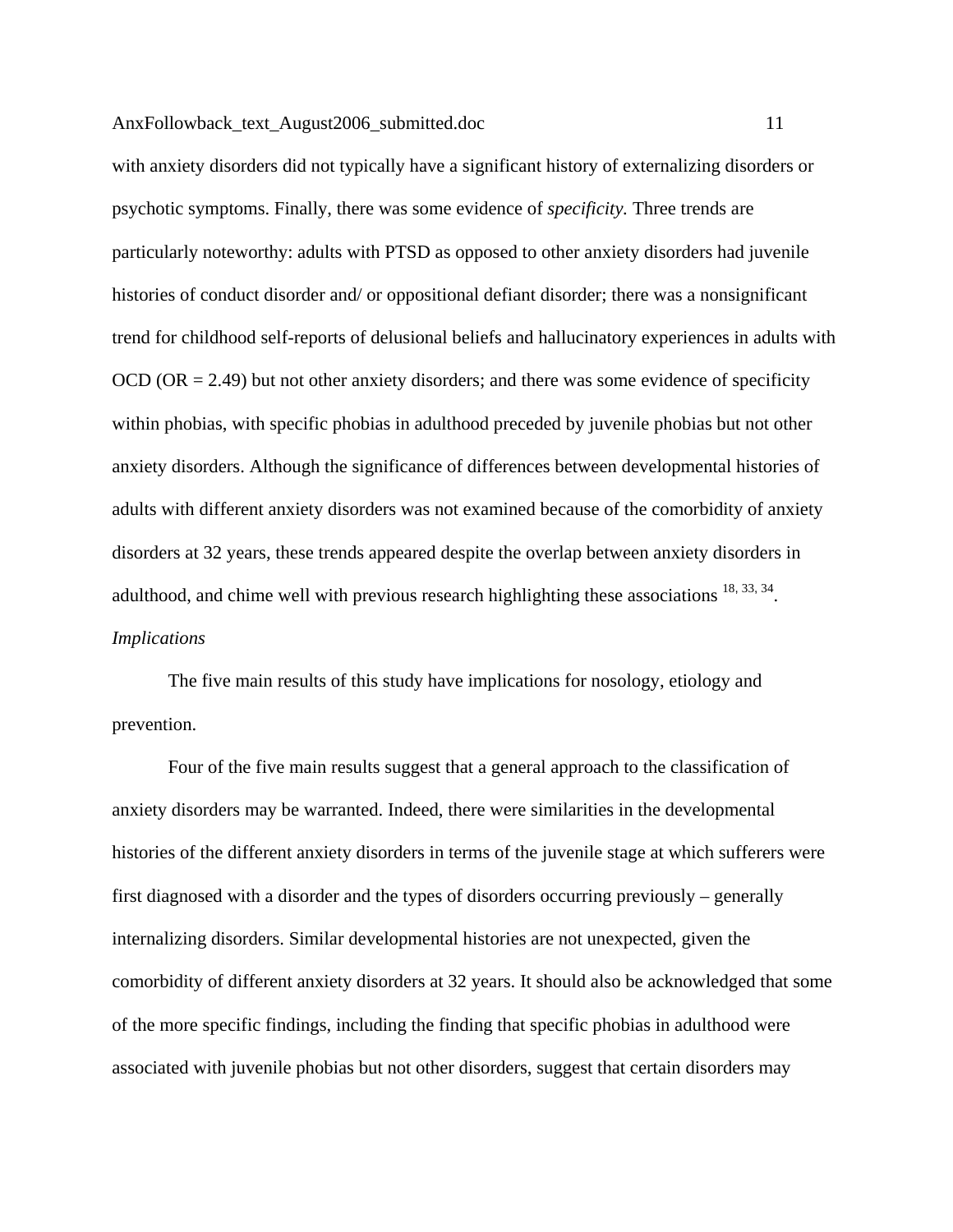warrant classification independent of other anxiety disorders. Overall, our findings fit well with a proposed hierarchical approach to classification, with a broad class of internalizing disorders, having individual anxiety disorders within it  $8$ .

 The history of disorders in adults with anxiety disorders also suggests that research aimed at understanding the etiology of anxiety needs to begin early in life – and before the youngest age assessed here. This finding points to the need to improve methods of assessing anxiety in young children.

In line with previous suggestions,  $^{2, 23}$  our findings also suggest that prevention efforts should begin early in life. Similar conclusions have been drawn concerning other adult disorders - including depression, eating and substance-use disorders  $^{23}$ . As for whom should be targeted early in life, the results of this study indicate that those who experience depression or anxiety (particularly phobias which preceded 6 of the 7 anxiety disorders) as juveniles may be particularly good candidates for prevention. Given the longitudinal overlap between different types of anxiety disorders, developing *general* techniques to help individuals deal with various anxiety symptoms may be particularly beneficial. Once administered, preventions and interventions can have long-term benefits  $35$ . Although the practical difficulties of attempting to prevent the development of anxiety in the general population are formidable, educating those who have regular contact with children (e.g., teachers) to identify and help particularly anxious children could prove fruitful, as could addressing anxiety in children visiting general practitioners for routine check-ups. Clinicians who treat adults with anxiety disorder may find their case conceptualizations benefit from information about their client's developmental mental health histories. Indeed, knowing that the dysfunctional cognitions and behaviors which are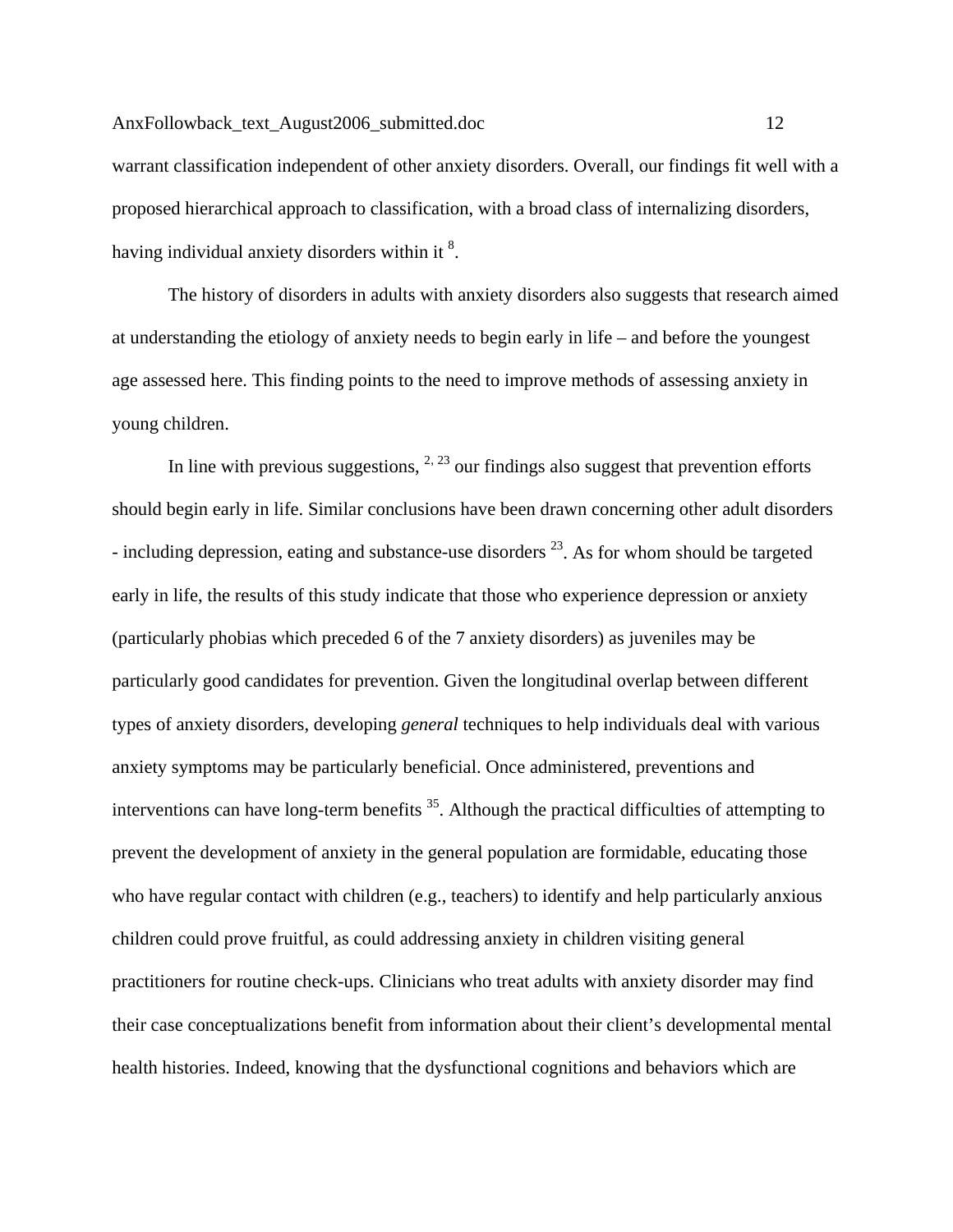being addressed in cognitive behavioral therapy sessions are likely to have emerged early in life may help the clinician to trace and address the origins of such thoughts and behaviors.

# *Limitations*

 Despite the strengths of this study, including the use of an entire birth cohort, prospective measures and the low attrition rate, there were a number of limitations. First, juvenile data were recorded in a way that did not distinguish social and specific phobias, although given the prevalence rates reported in other studies  $18$  it is likely there were more specific phobias than social phobias in this cohort. This limitation is particularly noteworthy, as previous research has demonstrated specificity within phobias (adolescent simple phobia predicted simple phobia in adulthood whereas social phobia in adolescence predicted later social phobia  $^{18}$ ). Second, we used a standardized diagnostic interview to examine juvenile disorders which may have difficulties identifying and distinguishing certain anxiety disorders  $36$ . Third, psychiatric disorders were first examined when the study members were 11 years old. However, it is possible that some cases of anxiety disorders began before this age  $2, 37$ . Indeed, we may have missed important information about a number of disorders - such as separation anxiety disorder, which typically occurs early in life and has been linked to a range of anxiety disorders later in life <sup>38</sup>. This limitation, together with one-year gaps between juvenile assessments, means that early difficulties experienced by adults with anxiety disorders may be undercounted in this report. Fourth, although we waited until age 32 years to carry out these analyses because this is past the peak age of anxiety onset, new cases of anxiety will appear later in life  $2$ , so the associations reported here may not apply to older adults. The fifth limitation is that there were small sample sizes for certain groups of anxiety disorders at 32 years, with associated lack of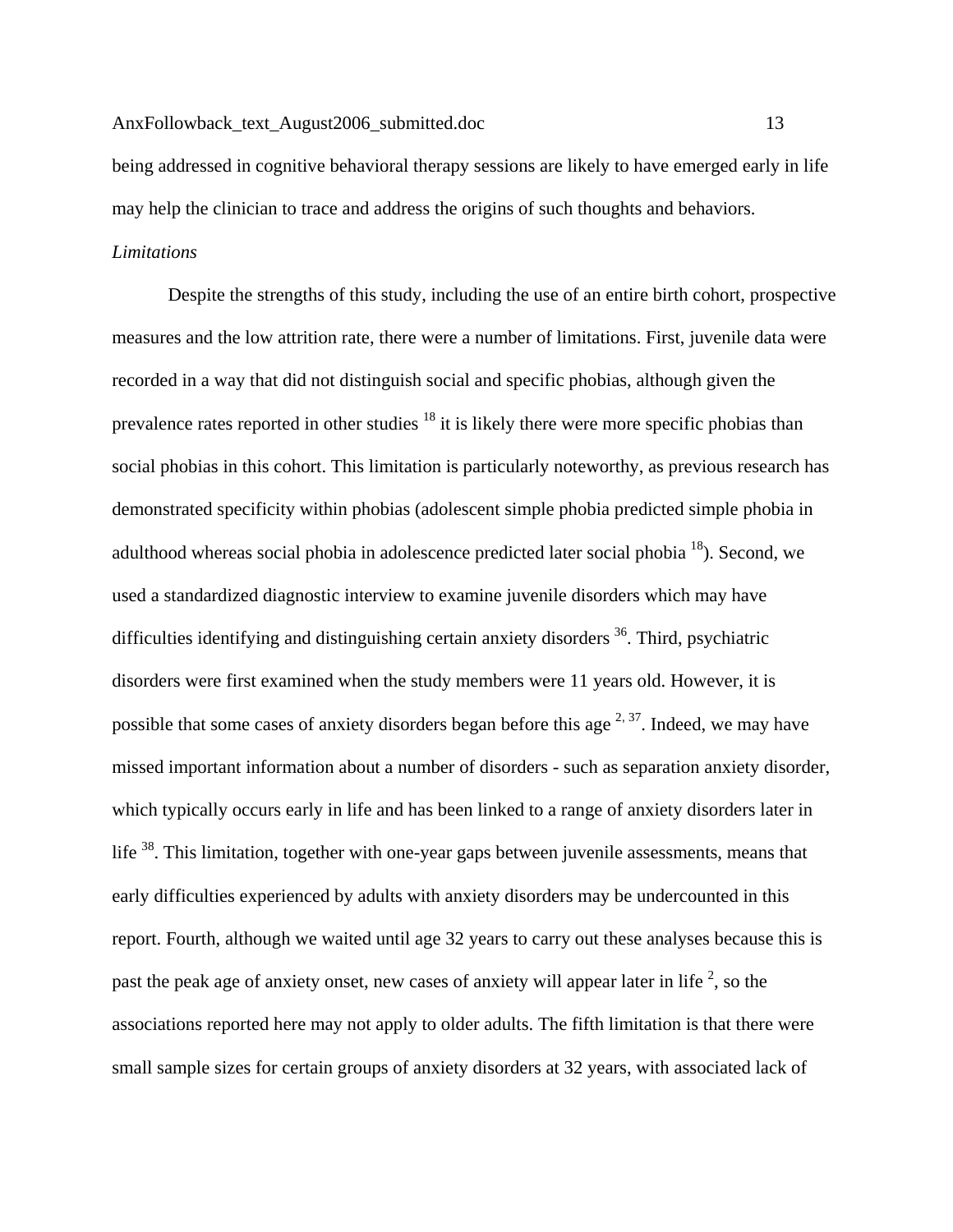power. Care should be taken in drawing conclusions from null results, such as the finding that panic disorder (which was only experienced by 16 study members at 32 years) was not associated with any juvenile disorder. While this finding is consistent with the age of onset of panic disorder reported in the NCS-R (median 25 years with 75% having onset later than 16 years  $^2$ ), it may also reflect in part the DSM categorical approach, and it is possible that there would have been continuity had symptom scales been examined or if the DSM-IV disorder threshold were lower. Sixth, we aimed to add information beyond prior studies (which studied only one disorder, or lumped all anxiety disorders into one group) by making comparisons among the different adult anxiety disorders. However, because of the high levels of comorbidity we observed among the adult anxiety disorders, our sample size did not allow us to test for the statistical significance of the comparisons between each adult anxiety disorder and healthy controls while controlling for all other adult anxiety disorders. Nevertheless, we presented the findings for each disorder separately, to stimulate hypotheses for future studies with larger samples. Seventh, as this report focuses upon a single cohort, the results of this study may not apply to other birth cohorts. This is particularly salient as cohort differences have been suggested for certain anxiety disorders  $2$ .

Given similarities in the developmental histories of adults with different types of anxiety disorders, it may be wise to categorize these disorders together, while at the same time acknowledging differences between disorders. Our results also document that anxiety, as do other psychiatric disorders, first begins early in life. The diagnosis, prevention, and treatment of anxiety disorders may benefit from including this type of information in future editions of the DSM.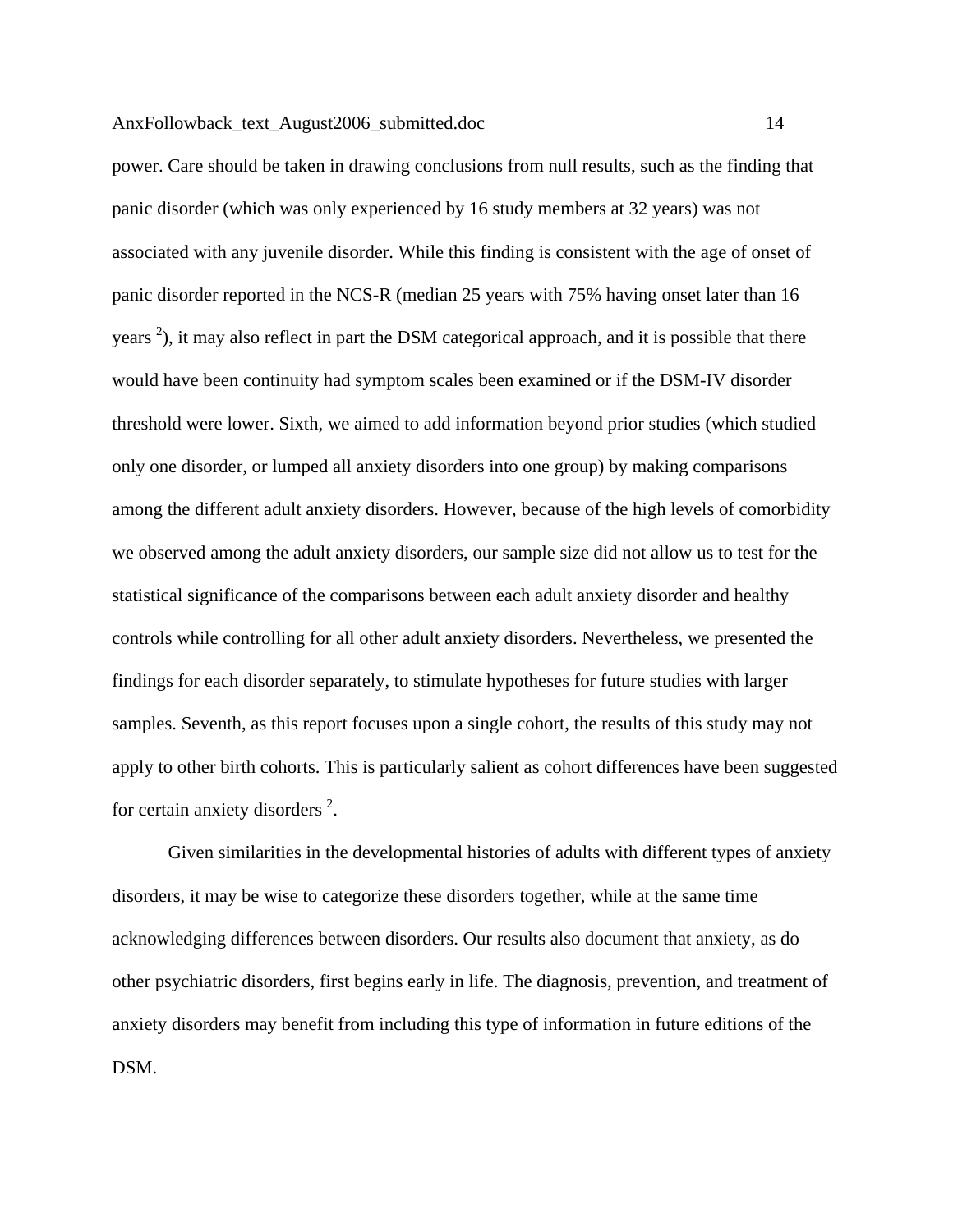#### Reference List

- (1) Anderson JC, Williams S, McGee R, Silva A. DSM-III disorders in preadolescent children. *Arch Gen Psychiatry* 1987; 44:69-80.
- (2) Kessler RC, Berglund P, Demler O, Jin R, Walters EE. Lifetime prevalence and age-ofonset distributions' of DSM-IV disorders in the national comorbidity survey replication. *Arch Gen Psychiatry* 2005; 62:593-602.
- (3) Lewinsohn PM, Hops H, Roberts RE, Seeley JR, Andrews JA. Adolescent psychopathology: I. Prevalence and incidence of depression and other DSM-III-R disorders in high school children. *J Abnorm Psychol* 1993; 100:379-390.
- (4) Wittchen HU, Essau CA, Vonzerssen D, Krieg JC, Zaudig M. Lifetime and 6-month prevalence of mental-disorders in the Munich follow-up-study. *Eur Arch of Psychiatry Clin Neurosci* 1992; 241:247-258.
- (5) Rice DP, Miller LS. Health economics and cost implications of anxiety and other mental disorders in the United States. *B J Psychiatry* 1998; 173:4-9.
- (6) Simon GE, Vonkorff M. Recall of psychiatric history in cross-sectional surveys Implications for epidemiologic research. *Epidemiol Rev* 1995; 17:221-227.
- (7) Widiger TA, Clark LA. Toward DSM-V and the classification of psychopathology. *Psychol Bull* 2000; 126:946-963.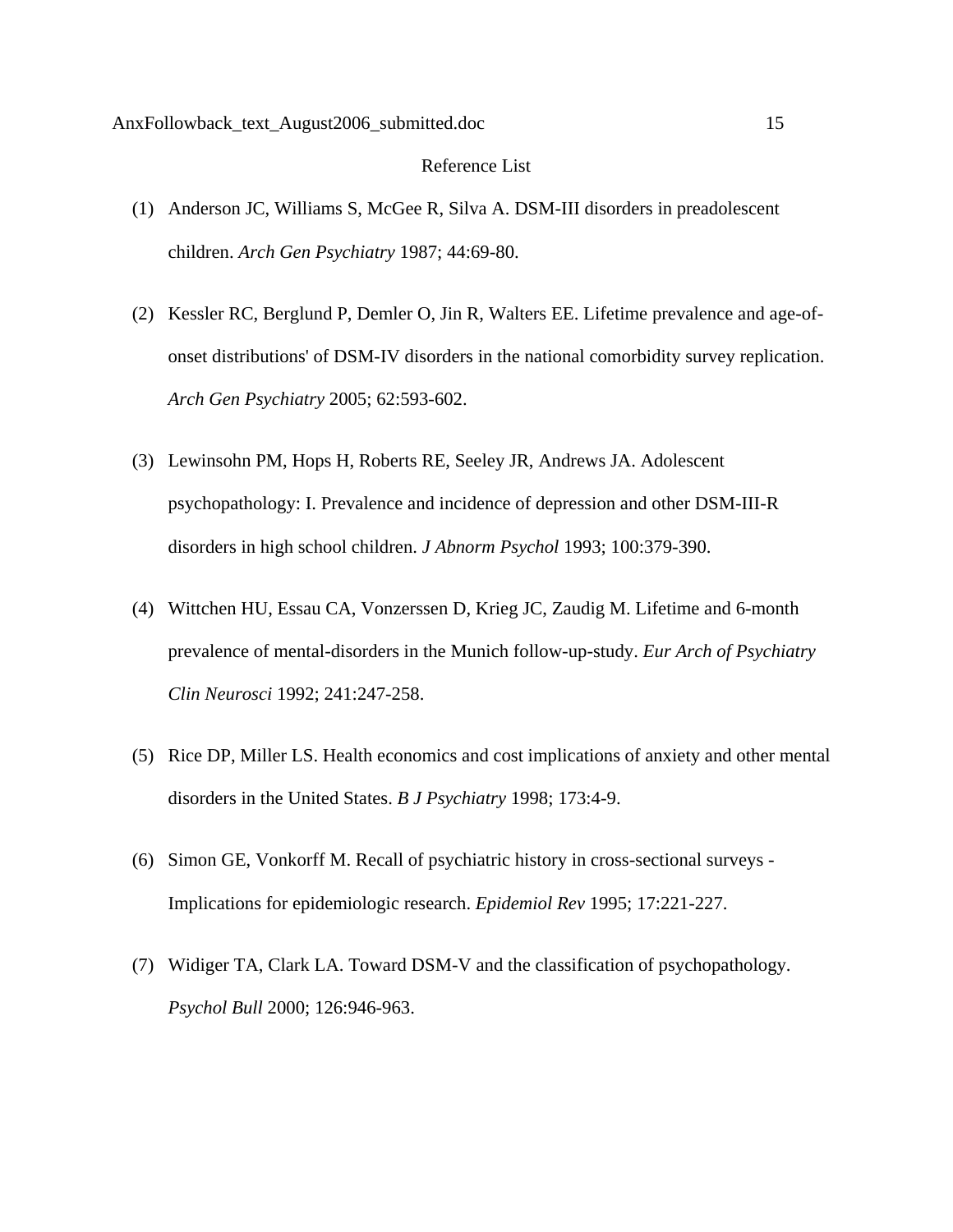- (8) Watson D. Rethinking the mood and anxiety disorders: A quantitative hierarchical model for DSM-V. *J Abnorm Psychol* 2005; 114:522-536.
- (9) Krueger RF. The structure of common mental disorders. *Arch Gen Psychiatry* 1999; 56:921-926.
- (10) Vollebergh WAM, Iedema J, Bijl RV, de Graaf R, Smit F, Ormel J. The structure and stability of common mental disorders - The NEMESIS Study. *Arch Gen Psychiatry* 2001; 58:597-603.
- (11) Hettema JM, Prescott CA, Myers JM, Neale MC, Kendler KS. The structure of genetic and environmental risk factors for anxiety disorders in men and women. *Arch Gen Psychiatry* 2005; 62:182-189.
- (12) Kendler KS, Prescott CA, Myers J, Neale MC. The structure of genetic and environmental risk factors for common psychiatric and substance use disorders in men and women. *Arch Gen Psychiatry* 2003; 60:929-937.
- (13) Safren SA, Gershuny BS, Marzol P, Otto MW, Pollack MH. History of childhood abuse in panic disorder, social phobia, and generalized anxiety disorder. *J Nerv Ment Dis* 2002; 190:453-456.
- (14) Stein MB, Walker JR, Anderson G et al. Childhood physical and sexual abuse in patients with anxiety disorders and in a community sample. *Am J Psychiatry* 1996; 153:275-277.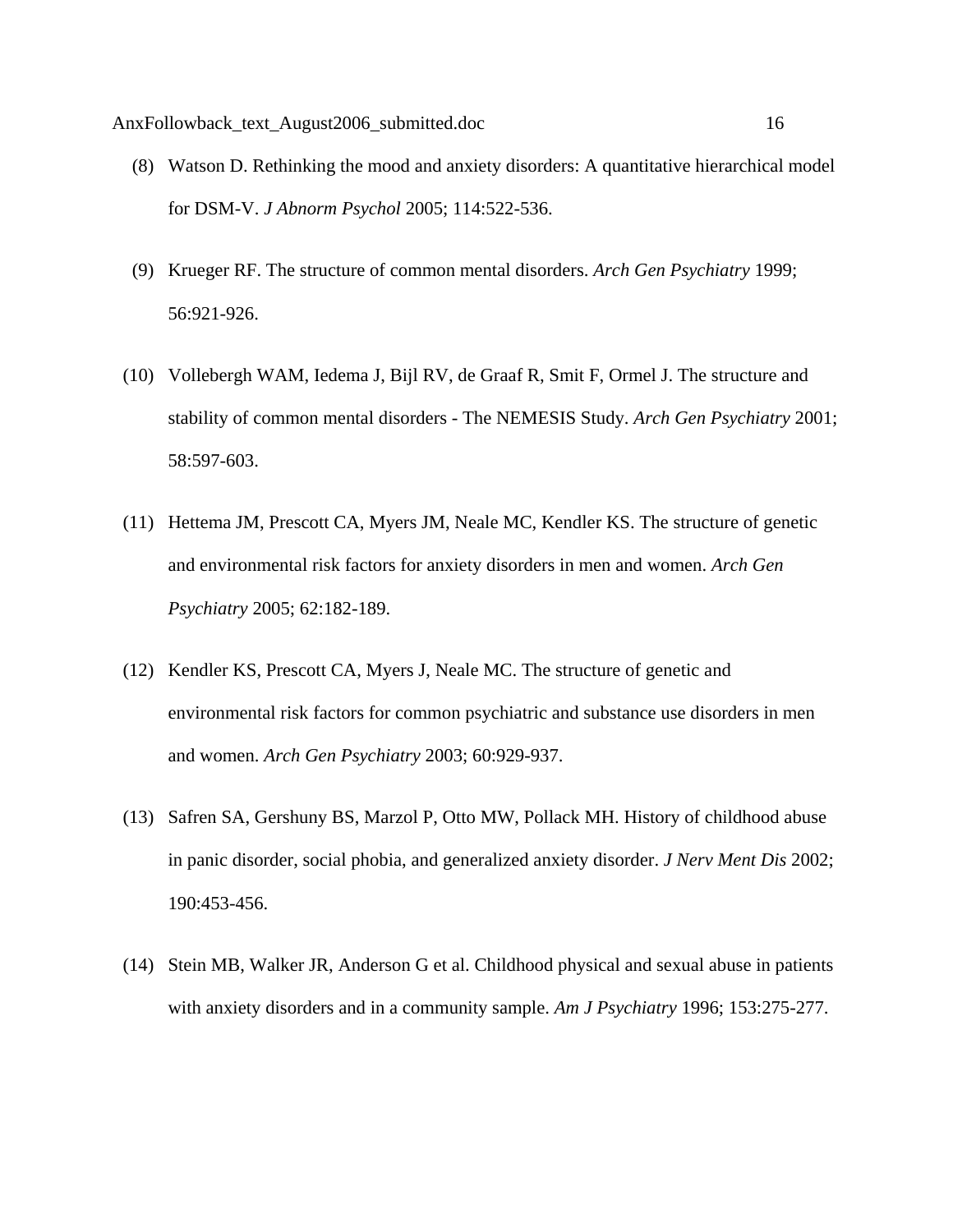- (15) Morilak DA, Frazer A. Antidepressants and brain monoaminergic systems: a dimensional approach to understanding their behavioural effects in depression and anxiety disorders. *Int J Neuropsychopharm* 2004; 7:193-218.
- (16) Clark DM. Developing new treatments: on the interplay between theories, experimental science and clinical innovation. *Behav Res Ther* 2004; 42:1089-1104.
- (17) Goodwin RD, Fergusson DM, Horwood LJ. Early anxious/withdrawn behaviours predict later internalising disorders. *J Child Psychol Psychiatry* 2004; 45:874-883.
- (18) Pine DS, Cohen P, Gurley D, Brook J, Ma YJ. The risk for early-adulthood anxiety and depressive disorders in adolescents with anxiety and depressive disorders. *Arch Gen Psychiatry* 1998; 55:56-64.
- (19) Hofstra MB, van der Ende J, Verhulst FC. Child and adolescent problems predict DSM-IV disorders in adulthood: A 14-year follow-up of a Dutch epidemiological sample. *J Am Acad Child Adolesc Psychiatry* 2002; 41:182-189.
- (20) Woodward LJ, Fergusson DM. Life course outcomes of young people with anxiety disorders in adolescence. *J Am Acad Child Adolesc Psychiatry* 2001; 40:1086-1093.
- (21) Goodwin RD, Lieb R, Hoefler M et al. Panic attack as a risk factor for severe psychopathology. *Am J Psychiatry* 2004; 161:2207-2214.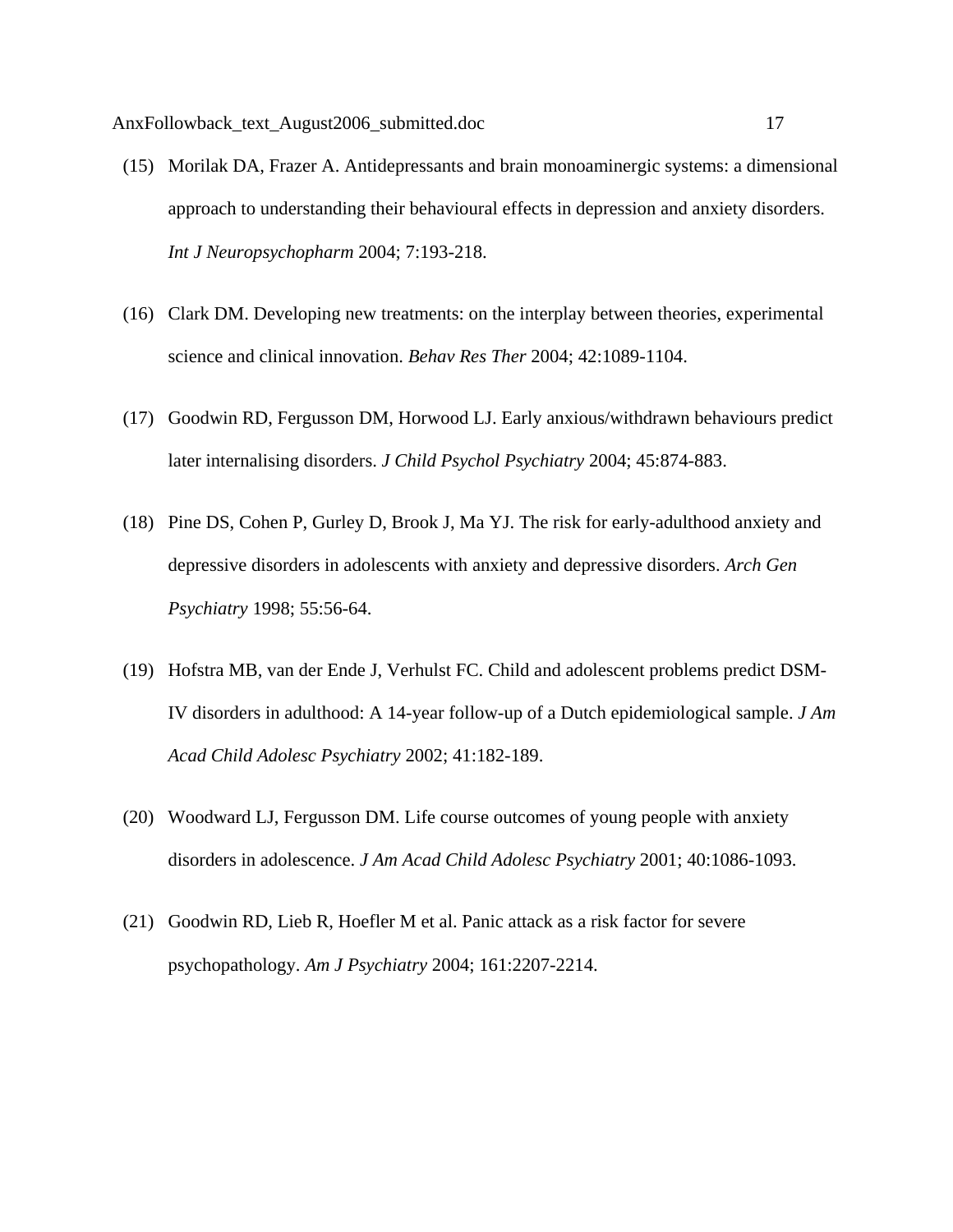- (22) Lewinsohn PM, Zinbarg R, Seeley JR, Lewinsohn M, Sack WH. Lifetime comorbidity among anxiety disorders and between anxiety disorders and other mental disorders in adolescents. *J Anxiety Disord* 1997; 11:377-394.
- (23) Kim-Cohen J, Caspi A, Moffitt TE, Harrington H, Milne BJ, Poulton R. Prior juvenile diagnoses in adults with mental disorder - Developmental follow-back of a prospectivelongitudinal cohort. *Arch Gen Psychiatry* 2003; 60:709-717.
- (24) Costello A, Edelbrock C, Kalas R, Kessler M, Klaric SA. *The National Institute of Mental Health Diagnostic Interview Schedule for Children (DISC)*. MD: Rockville; 1982.
- (25) Robins LN, Helzer JE, Croughan J, Ratcliff KS. National Institute of Mental Health Diagnostic Interview Schedule - Its history, characteristics, and validity. *Arch Gen Psychiatry* 1981; 38:381-389.
- (26) Robins LN, Cottler L, Bucholz K, Compton W. *Diagnostic Interview Schedule for DSM-IV*. St Louis, Mo: Washington University Press; 1995.
- (27) Frost LA, Moffitt TE, McGee R. Neuropsychological correlates of psychopathology in an unselected cohort of young adolescents. *J Abnorm Psychol* 1989; 98:307-313.
- (28) McGee R, Feehan M, Williams S, Partridge F, Silva PA, Kelly J. DSM-III disorders in a large sample of adolescents. *J Am Acad Child Adolesc Psychiatry* 1990; 29:611-619.
- (29) Feehan M, McGee R, Raja SN, Williams SM. DSM-III-R disorders in New Zealand 18 year-olds. *Aust N Z J Psychiatry* 1994; 28:87-99.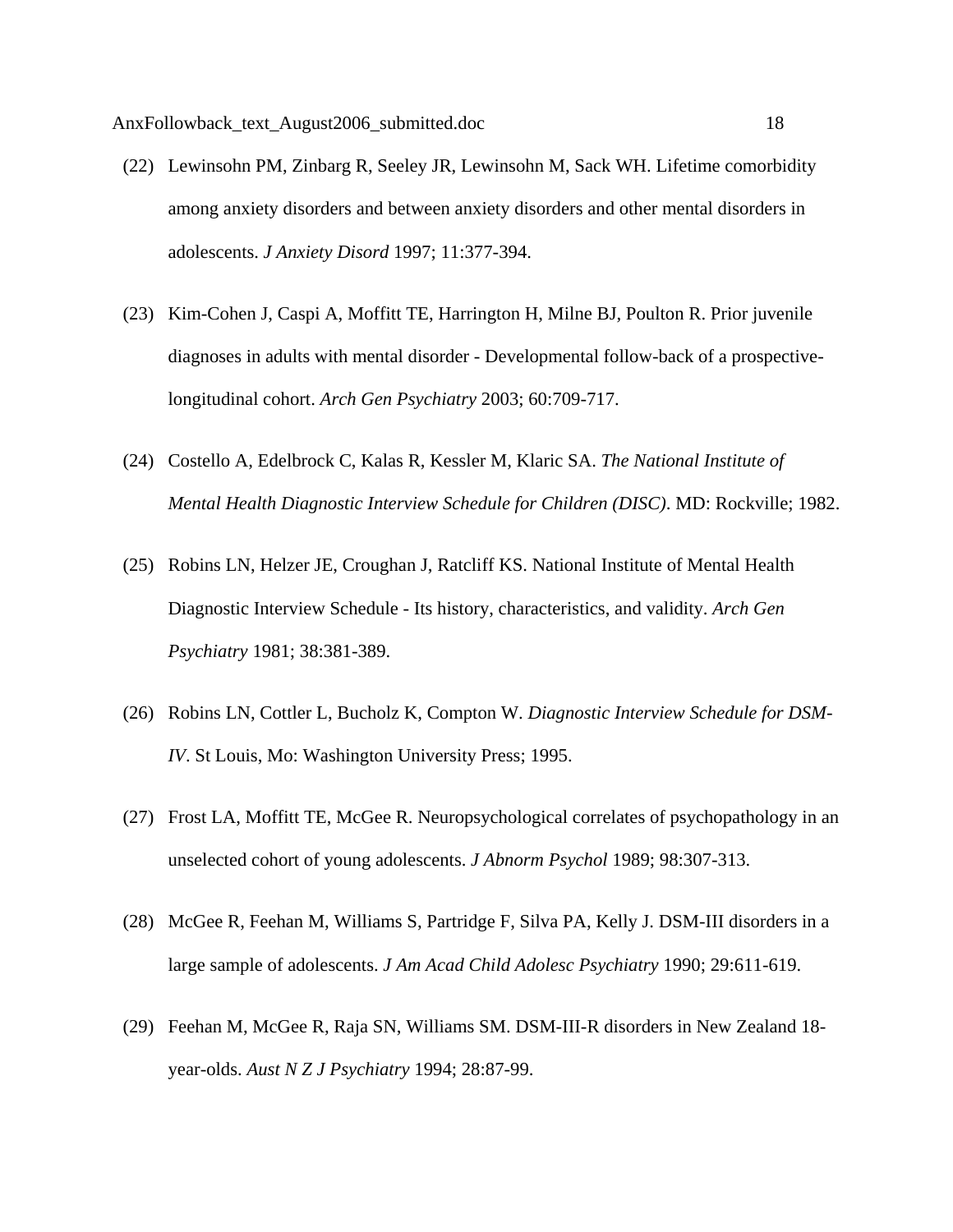- (30) Newman DL, Moffitt TE, Silva PA, Stanton WR. Psychiatric disorder in a birth cohort of young adults: Prevalence, comorbidity, clinical significance, and new case incidence from ages 11 to 21. *J Consult Clin Psychol* 1996; 64:552-562.
- (31) Cannon M, Caspi A, Moffitt TE et al. Evidence for early-childhood, pan-developmental impairment specific to schizophreniform disorder - Results from a longitudinal birth cohort. *Arch Gen Psychiatry* 2002; 59:449-456.
- (32) Poulton R, Caspi A, Moffitt TE, Cannon M, Murray R, Harrington H. Children's selfreported psychotic symptoms and adult schizophreniform disorder - A 15-year longitudinal study. *Arch Gen Psychiatry* 2000; 57:1053-1058.
- (33) Koenen KC, Fu QJ, Lyons MJ et al. Juvenile conduct disorder as a risk factor for trauma exposure and posttraumatic stress disorder. *J Trauma Stress* 2005; 18:23-32.
- (34) Correll CU, Lencz T, Smith CW et al. Prospective study of adolescents with subsyndromal psychosis: Characteristics and outcome. *J Child Adolesc Psychopharmacol* 2005; 15:418-433.
- (35) Kendall PC, Safford S, Flannery-Schroeder E, Webb A. Child anxiety treatment: Outcomes in adolescence and impact on substance use and depression at 7.4-year followup. *J Consult Clin Psychol* 2004; 72:276-287.
- (36) Horwath E, Lish JD, Johnson J, Hornig CD, Weissman MM. Agoraphobia without panic - Clinical reappraisal of an epidemiologic finding. *Am J Psychiatry* 1993; 150:1496-1501.